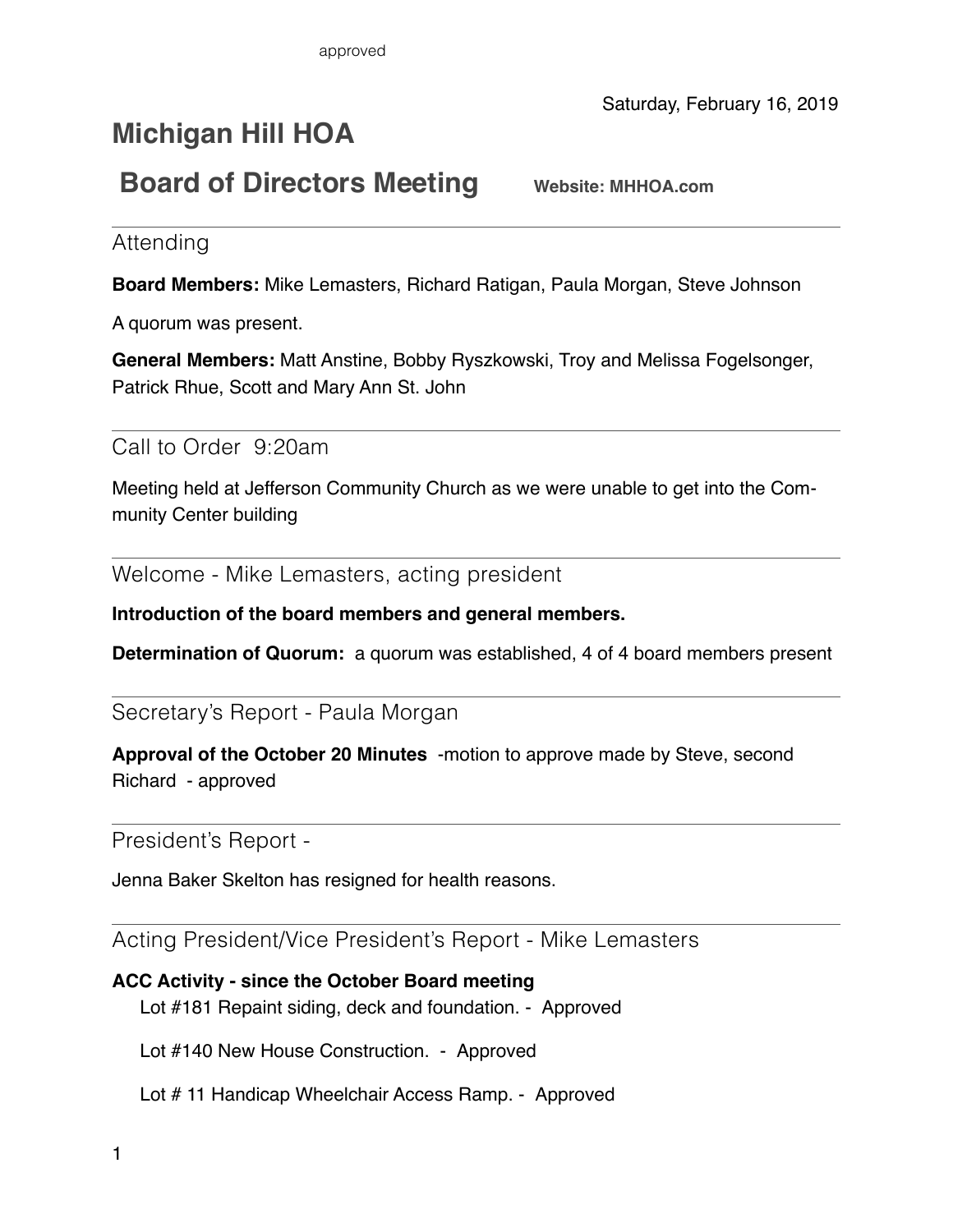Lot #239 New ACC Request for Shed. - Pending

Lot #217 Warning/Fines/Lien for unapproved shed. Owner complaining about fines and lien.

Lot #76 Building process is going slow, No Park Co. building permit, Septic System permit has been obtained but expires June 20, 2019. There is a driveway permit.

Lot #103 Dilapidated structure, unapproved shed, junk vehicle body, etc. Park County has a complaint, they have requested a plan from owner, but no response since May of 2018. They will request info again from owner.

Lot #216 Camping trailer on lot, no building. He plans on building soon and using the camping trailer while building process goes on. Need to check with Park County Building in spring.

Lot #264 Remodel of living area into include part of the existing garage. - Approved

This property has a new stockade fence - Mike has notified owner by email that there was no ACC request for the fence as required, since some fences are not allowed. There has been no request submitted as of today. owner is working to clean up the property

**Road Signs** — There are currently speed limit signs on the entrances but we should have them in more locations. No further progress on this to report.

Steve - street name signs will be installed by Park County when the weather is nicer and they have the signs ready

**Identify new board president - from now until annual meeting and/or for the remainder of Jenna's term.** Mike feels that the duties are very heavy as both President and the VP; would like help.

No-one at the meeting was prepared to be President at this time, but offers were made by other Board members as well as Matt Anstine to help as needed. Mike can delegate tasks.

Treasurer's Report- Steve Johnson

#### **Account Balances and Expenditures**

Balances

**\$**54,078.59 -savings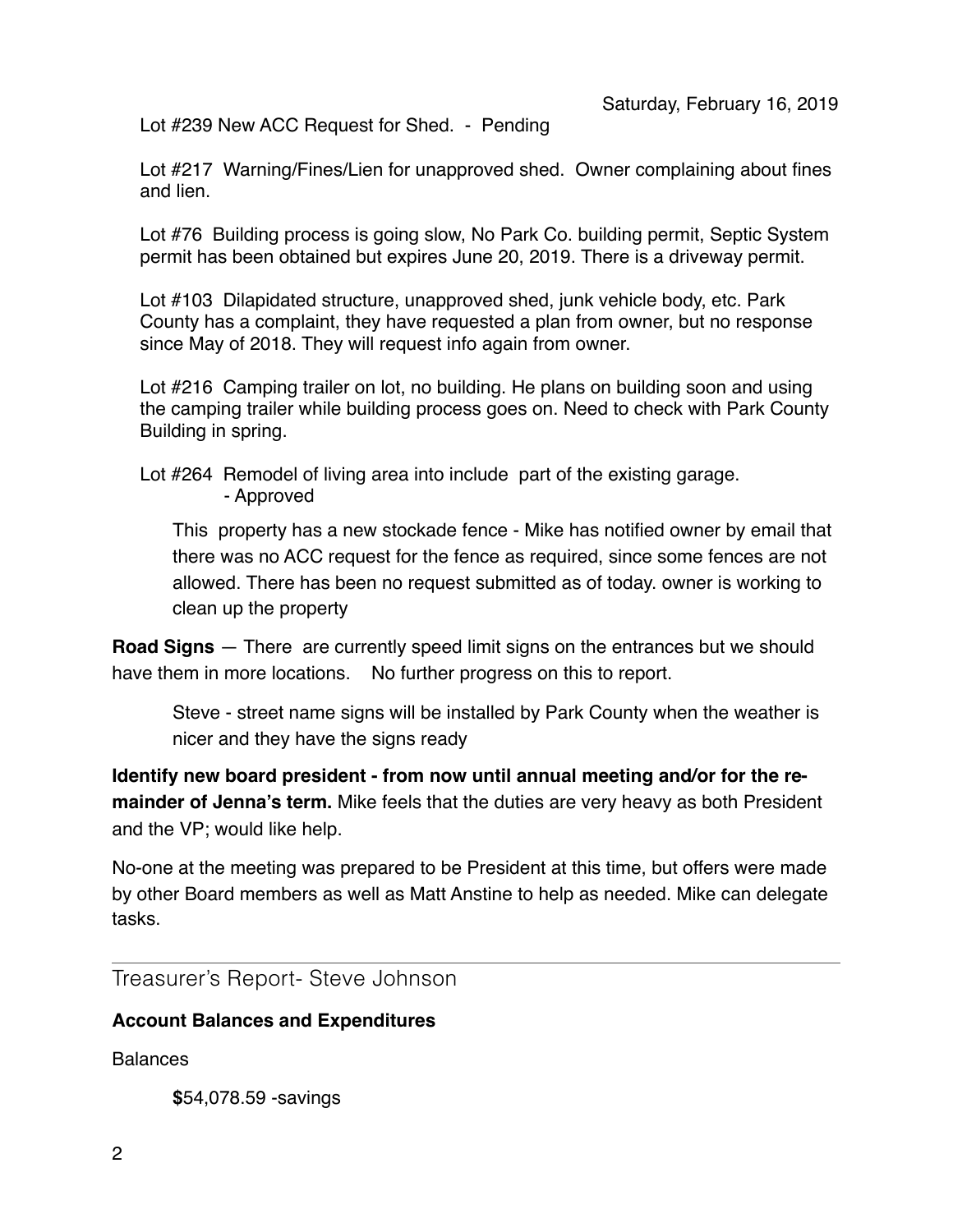\$3083.20 - checking

\$1456.40 - late fees/dues assessed

Outstanding expenses not yet paid -

\$2450.00- Dodge truck repair

20 hours of snowplowing @\$25-

P**roposed budget** - to be approved by the members at June meeting - Has been distributed to the Board and posted on the MHOA website

**Dues letters -**the next big task to be done

Dues letter will be sent on first week of March- need to include some short paragraphs of news in this letter. Paula will help Steve get this together by tomorrow, Feb 17.

## Report of the At-Large - Richard Ratigan

**Road Maintenance Activity -** Mike thanks the snow plowing crew; Richard thanks Steve and the crew; they are doing a fine job.

At the north entrance, we have a budget item to fill in the deep ditch this summer; mowing on both sides of Georgia Pass Lookout has helped the drifting some.

Keeping the North Entrance open - We have been keeping it open rather than allowing it to stay closed. There are more full-time residents this year, so we want to do this. Walt from the Lazy Bull has been cleaning up the big drifts with his own front end loader. Walt will need to come again to move snow again due the drifting. We spent \$2000 in past years to open it one time. We have spent \$2400 so far to keep it open and will likely spend more as the snow and wind continues.

We need to move forward to buy a loader of our own, but then we will need a building to house our equipment. Matt Anstine and Troy Fogelsonger will look into possibilities for a building.

Steve - we are going to get gravel on the roads earlier this year; would like help with grading and cleaning ditches;

Patrick - There are big rocks in the road on Georgia Pass Lookout from Fremont Knoll to the south entrance. The rocks make it difficult to grade.

Steve - working with Leon to drill out the rocks at some point in order to break them up. Timing depends on Leon's schedule. It is best to drill them while it is cold.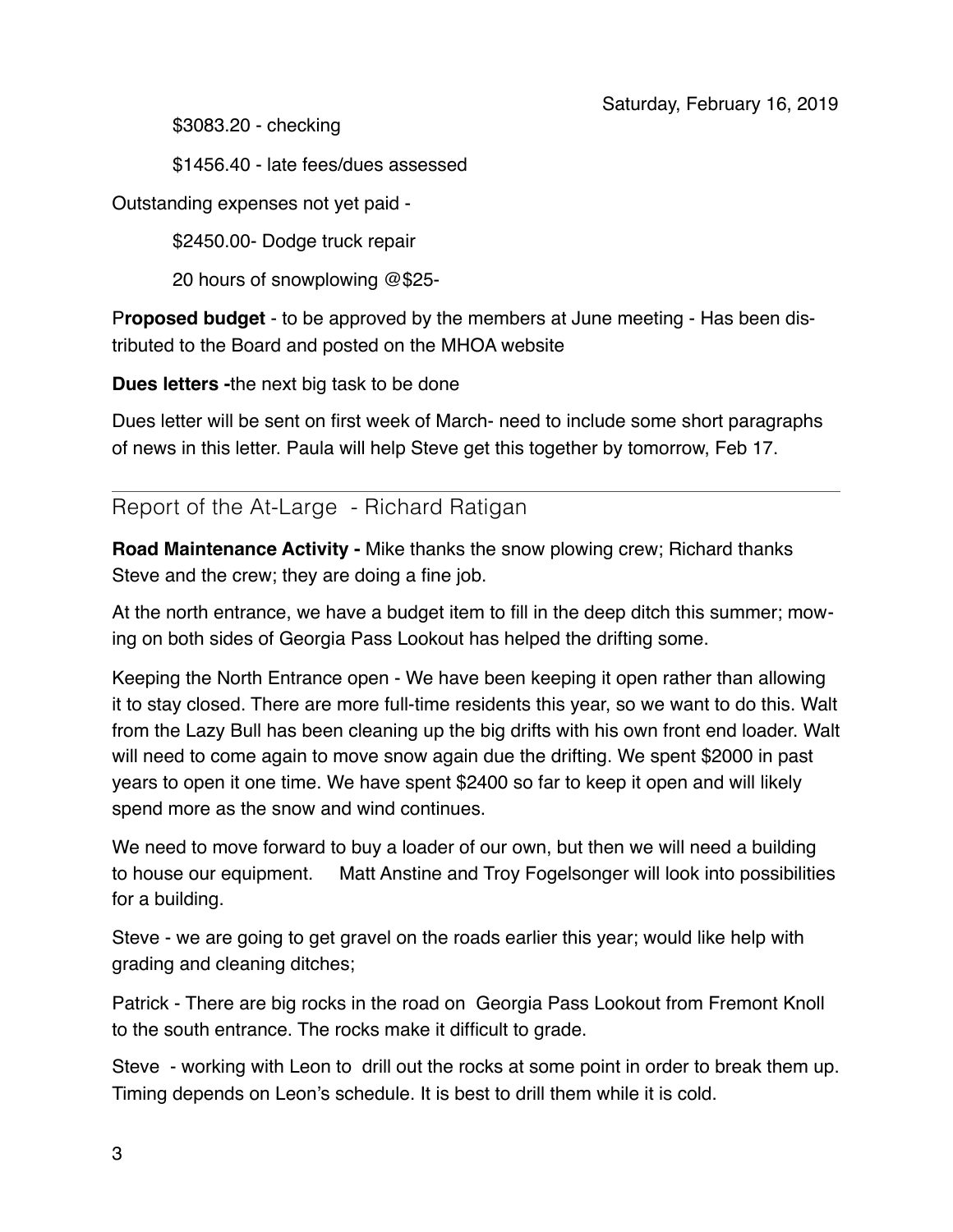**Pond -** was fixed last year; the water will be refilled in the spring and fish will be stocked; working through the process

Last year there were reports of illegal fishing. We can't do anything if we don't see it. If we do see anything we can call the sheriff. There is signage there indicating that it is private property. An idea has previously been put forward to install a gate with or without a lock or something to keep our fish for the community. No action has yet been taken on this.

**Burn Pit -** Mike thanks Richard for helping to get the burn done

**Thank-you's to the burn crew -** Richard was grateful to have the assistance of all involved.

**Strategy going forward -** we will build two 20' x 20' pits so that we do not have to involve the state to burn them. They will be filled and burned alternately. Work on building the new pits will get going in the spring when the weather breaks.

**Weed Control -** no update

## Old Business

**Snow plowing - New opportunity to buy a loader** from Leon Lux.

Fiat-Allis 645B front end loader, late 70's model

Leon has lowered his price to \$15000. He is willing to carry us so that we can pay \$5000/yr. Steve feels that this will fit into the budget easily, since we can save some money on various projects where we currently have to hire an operator with his own equipment.

It can be used to dig and manage the burn pit as well as to clear drifts and keep the roads open.

Steve is going to make an appointment with Leon to go see it. Patrick, Bobby, Lonny and Steve will go to look at the loader. As our HOA has previously approved buying a front end loader, the Board agrees that if the machine is deemed to be in good condition upon inspection by Steve Johnson and the others, we should go ahead and buy this machine.

**Vehicle Storage/Shop building -** Matt and Troy may have a line on some options for this building. They will work together to look into it.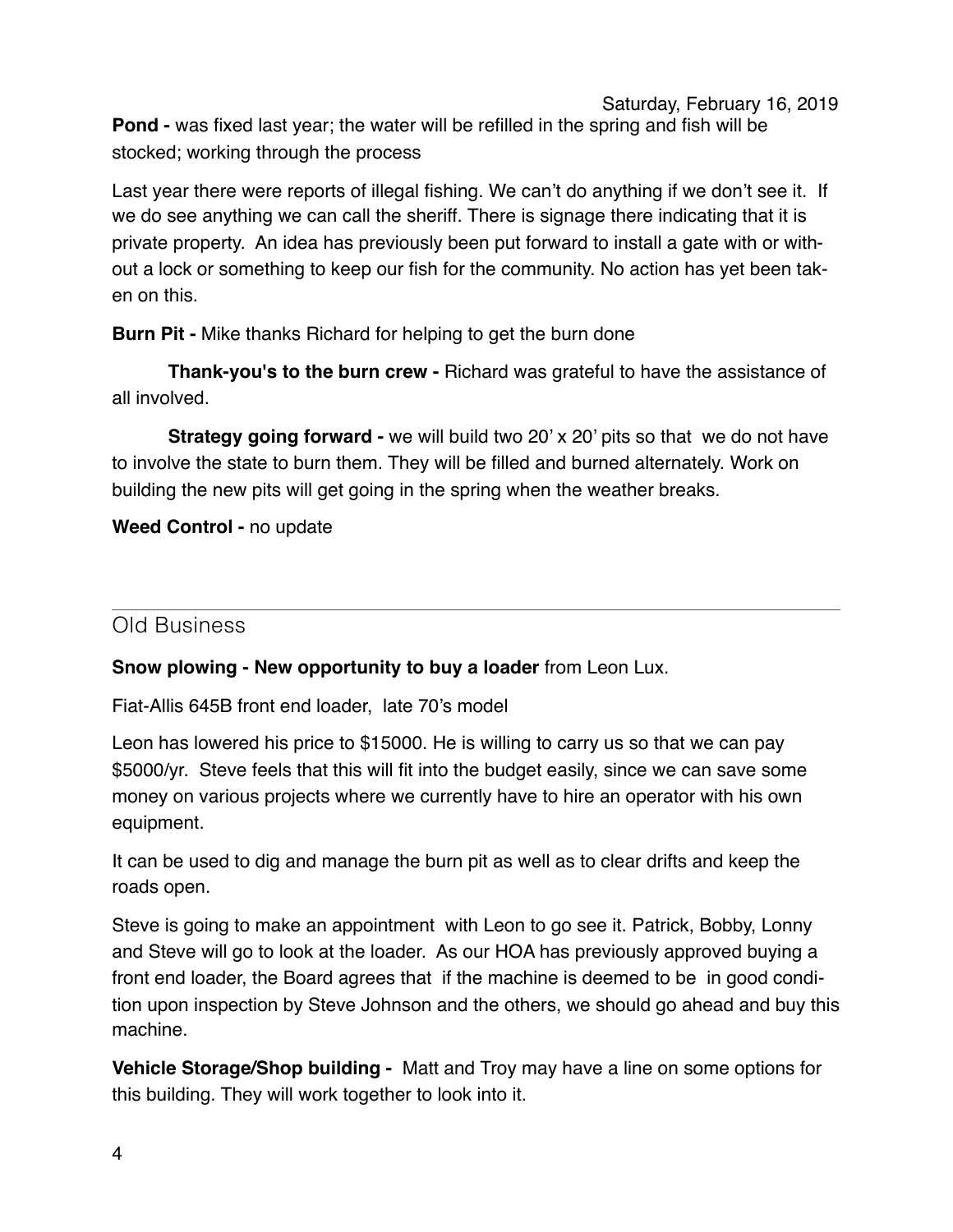**Other facilities:** Pond Shelter Proposal - a quote for a pavilion-type of structure with a metal roof and a table with benches has been obtained - a \$2500 line item is in the 2019 budget; construction will happen in summer of 2019

**Audit of the MHHOA Accounts -** As of the last meeting, we still intend to do it in May, but have not confirmed with Judy. Were hoping to get the person who did it before from a firm down in Lakewood. It has been 5 years since the last audit.

Mike will make the call to the auditor to initiate but needs the contact info from either Judy or Steve. Steve will then follow up to schedule with auditor and Judy.

#### **Covenants and By Laws** - updating, revising.

Covenant updates were put on hold in October. But we need to do something on the building guidelines.

Covenants are getting old, not revised since the 1980's. This will take a lot of effort and focused work.

It was agreed that a committee should be formed to work with the lawyer. The committee will be formed at the annual meeting.

By-Laws - we may need to do something on the following:

#### **Parking on the subdivision roads -**

We need to clarify the language, in particular the word "habitual".

This item will added to the items for the group formed to revise covenants and by-laws at June meeting

**Operation of 4-wheelers and similar vehicles by unlicensed/underage drivers on MHHOA roads -** The lawyer answered our questions about our liability and responsibility for safety saying we are not guarantors of personal safety. He suggested adopting a policy with a disclaimer to this effect, and the disclaimer could be added to the bylaws.

Add to the items for the covenant/by-law work group.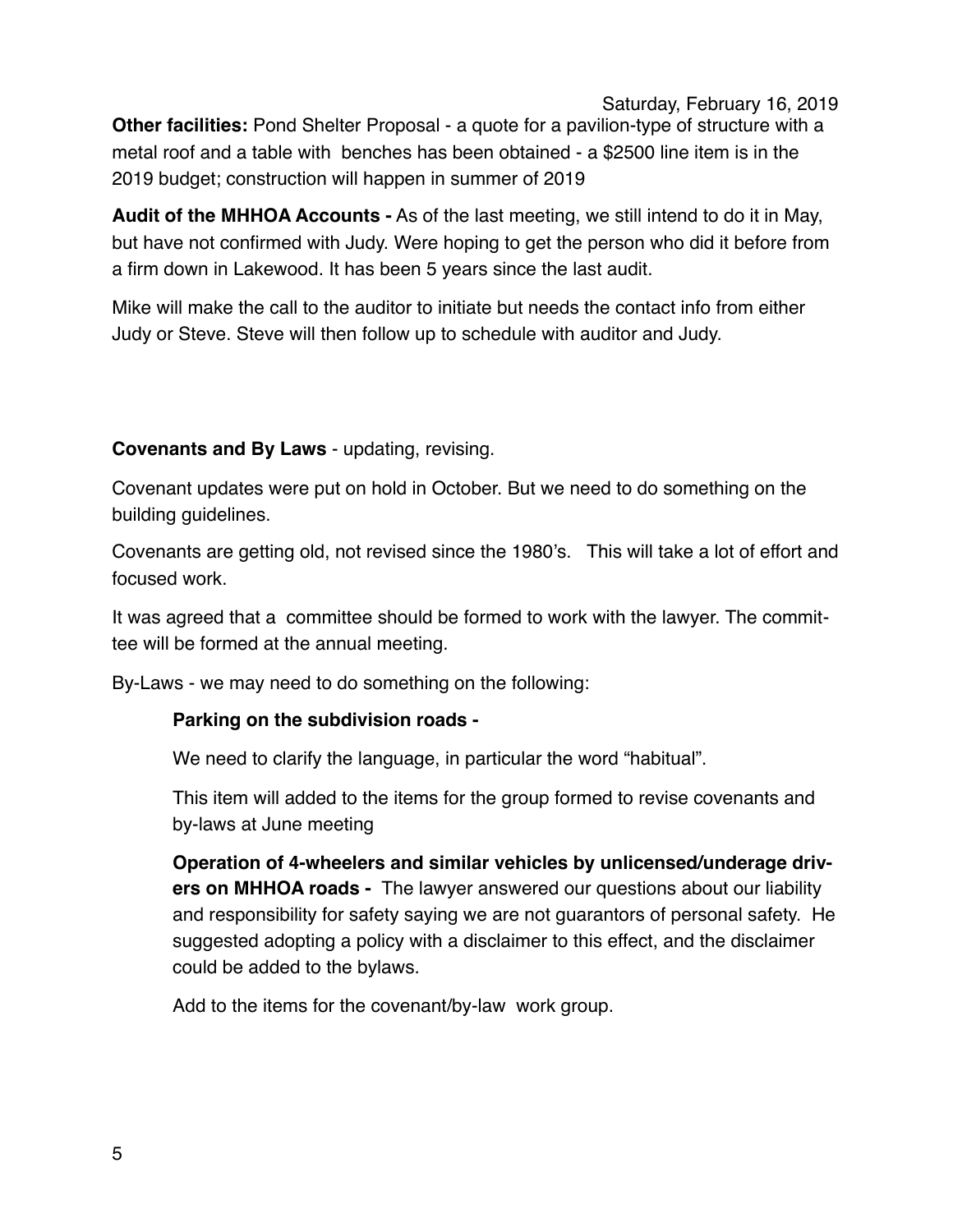#### **Other items from the October meeting - updates**

Culverts: for 2019 there is an \$8000 item to complete the work that was begun in 2018

Marking culverts with permanent flags so that they will be visible, making it easier to avoid damaging them with grading and plowing

More extensions on culverts where needed to make them longer

Put gravel on our HOA roads in the spring, not the fall. - We normally put on about 30 loads per year. We want to make grading more effective so will pursue getting the gravel in spring.

Maintenance of the ditches - a discussion of how to better maintain ditches without causing the sides of the ditches to be too soft, allowing material to wash into the ditch. Skimming is a better idea, so that the base is not softened too much.

County Roads: County meeting with commissioners at 9am in Fairplay on Thursdays. Go complain about the culverts and county roads.

> The corner of Georgia Dr and Red Hill Rd has ragged metal from a culvert sticking up which can damage tires. Mike has made contact by email to the commissioners about this.

Co Rd 35 - They did put gravel on the blacktop section last year, but we don't know what will happen this year.

No-one has yet been able to attend a meeting.

#### New Business

**Hiring HOA management company** - Richard- the board runs into burnout and we need to keep things going. We could hire someone to take of some or all administrative items like initial contact on requests and complaints, following up on information, generation of mailings, etc.

Mike mentioned that it can cost as much as \$54,000.00 / yr if you want a company to run the HOA. This is what his other HOA pays, and the company does most of the work. We would have to look into the possibilities. Perhaps we can find a company that allows us to pick and choose the services we need.

Matt is willing to be brought in to work with the Board and assist with tasks.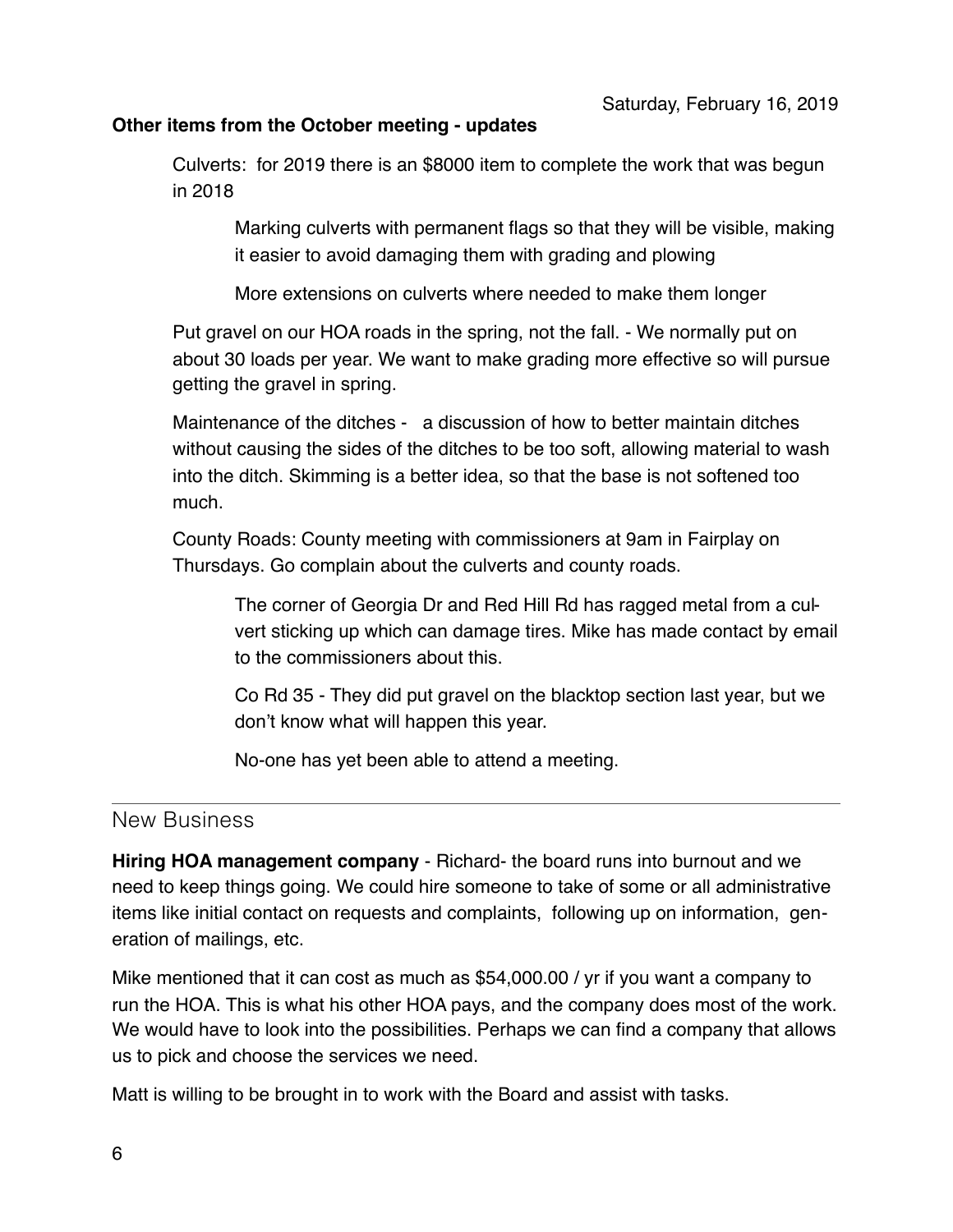Melissa - we should identify the tasks first, so we can know what makes sense to hire out.

Steve - is it possible to set a time to meet on identifying the work? There are people willing to work on this.

Committee to meet: Melissa, Richard, Steve.

Saturday, Feb 23 at 9am at Steve's house.

**Reserve Study Needed in 2019 -** There was one last year but we have a lot of changes since then and we need do to one again; Steve and Larry have done it in the past and Larry is willing to work on it again.

Larry sent the board a DRAFT Reserve Study on 1/31/19. We should look at it and, if appropriate, agree to put it before the members at the annual meeting in June.

Historically, we have usually kept a \$40,000.00 reserve in the budget.

#### **Mitigation Plan/Risk of Slash on properties -** discussion

In talking with the fire department during the burning of the burn pit, they feel that the slash on properties is a big problem, and they recommend that we do something to encourage people to clean up their lots. They will not drag hoses across the lots that are not mitigated, so there is a risk to us all if a fire happens on Michigan Hill.

#### **Board members terms ending in June - three positions will be open**

Richard and Steve are both at the end of their terms. These are 2-yr positions.

 We need to replace Jenna for the remainder of her term. Jenna's term may actually end this June since she was not voted on by the membership. She was appointed by the four elected board members in the Organizational meeting. Therefore, this ws also a 2-yr term.

History: Jenna did volunteer at the annual meeting but needed to confirm that she was officially on the deed of her property. She assured us at the June 9th Organizational meeting that she was officially on the deed.